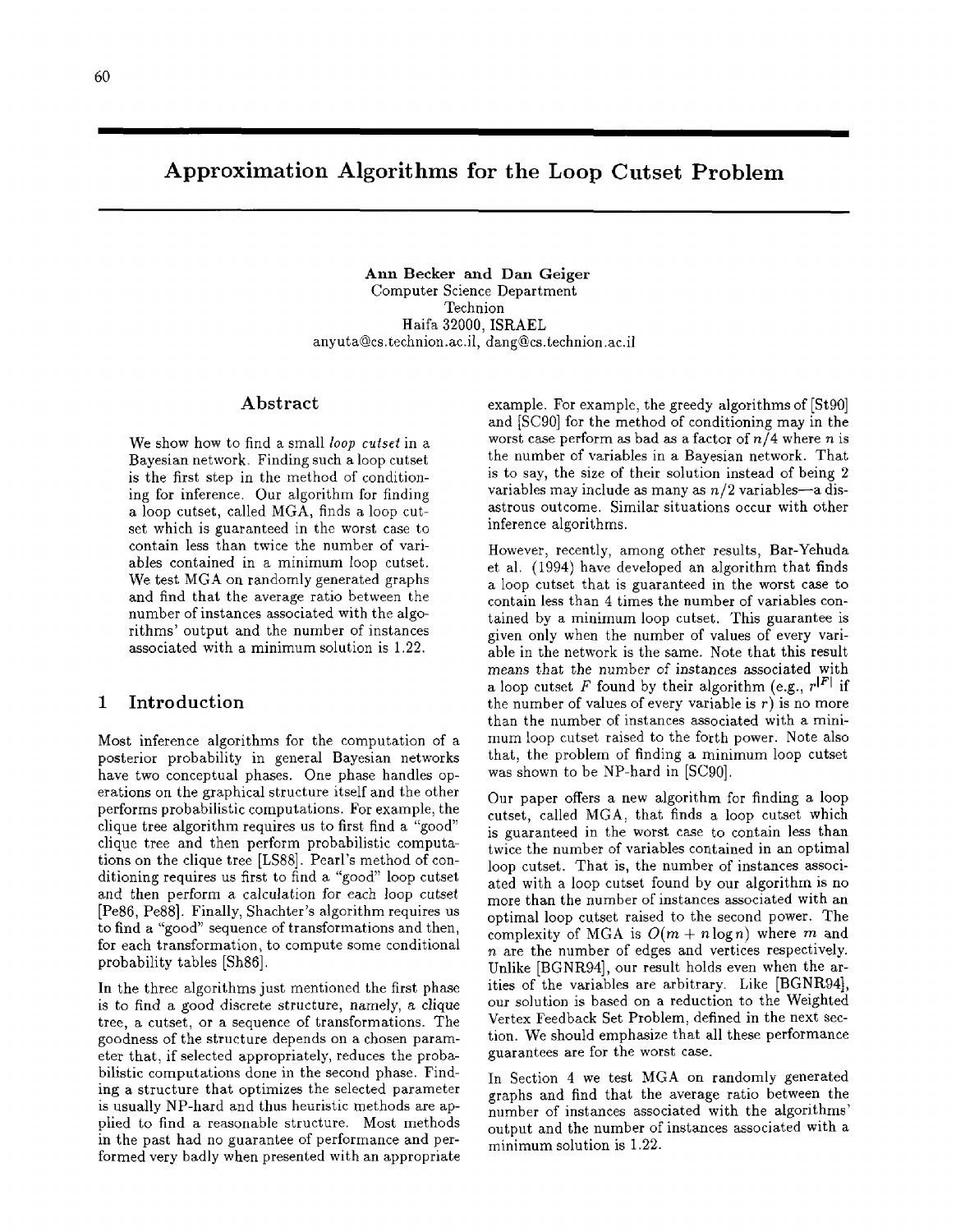From a theoretical point of view, Bar-Yehuda et. al. (1994) note that as the number of variables grows to infinity the worst case ratio between the size of a loop cutset found by any polynomial algorithm and the size of an optimal loop cutset cannot be less than two unless the unlikely event that a similar result is obtained for the *weighted vertex cover problem (WVC)1.* Consequently, we conjecture that no polynomial algorithm for the loop cutset problem performs better in the worst case than the algorithm presented in this paper as graphs grow to infinity in size.

The rest of the paper is organized as follows. In Section 2 we outline the method of conditioning, explain the related loop cutset problem and describe the reduction from the loop cutset problem to the Weighted Vertex Feedback Set (WVFS) Problem. In Section 3 we provide two approximation algorithms for the WVFS problem which is by itself an NP-Complete problem [GJ79, pp. 191-192]. Finally, in Section 4 we present experiments that test the average performance of our algorithms.

### 2 The Loop Cutset Problem

Pearl's method of conditioning is one of the known inference methods for Bayesian networks. A short overview of the method of conditioning and definitions of Bayesian networks are needed. The reader is referred to [Pe88] for more details.

Let  $P(u_1,..., u_n)$  be a probability distribution where each ui draws values from a finite set called the *domain* of *ui.* A directed graph D with no directed cycles is called a *Bayesian network of P* if there is a 1-1 mapping between  $\{u_1, \ldots, u_n\}$  and vertices in D, such that  $u_i$  is associated with vertex i and P can be written as follows:

$$
P(u_1, \ldots, u_n) = \prod_{i=1}^n P(u_i \mid u_{i_1}, \ldots, u_{i_{j(i)}})
$$
 (1)

where  $i_1, \ldots, i_{j(i)}$  are the source vertices of the incoming edges to vertex i in D.

Suppose now that some variables  $\{v_1,\ldots,v_l\}$  among  $\{u_1,\ldots,u_n\}$  are assigned specific values  $\{v_1,\ldots,v_l\}$ respectively. The *updaling problem* is to compute the probability  $P(u_i \mid v_1 = v_1, \ldots, v_l = v_l)$  for  $i=1,\ldots,n$ .

*A trailin* a Bayesian network is a subgraph whose underlying graph is a simple path. A vertex  $b$  is called a *sink* with respect to a trail t if there exist two consecutive edges  $a \rightarrow b$  and  $b \leftarrow c$  on t. A trail t is *active by a set of vertices Z* if (1) every sink with respect to t either is in  $Z$  or has a descendant in  $Z$  and  $(2)$  every other vertex along  $t$  is outside  $Z$ . Otherwise, the trail is said to be *blocked (d-separated)* by Z.

Verma and Pearl [VP88] have proved that if D is a Bayesian network of  $P(u_1,...,u_n)$  and all trails between a vertex in  $\{r_1, \ldots, r_l\}$  and a vertex in  $\{s_1,\ldots,s_k\}$  are blocked by  $\{t_1,\ldots,t_m\}$ , then the corresponding sets of variables  $\{u_{r_1},\ldots,u_{r_l}\}$ and  $\{u_{s_1}, \ldots, u_{s_k}\}\$  are independent conditioned on  ${u_{t_1}, \ldots, u_{t_m}}$ . Furthermore, Geiger and Pearl [GP90] proved a converse to this theorem. Both results are presented and extended in [GvPg0].

Using the close relationship between blocked trails and conditional independence, Kim and Pearl [KP83] developed an algorithm UPDATE-TREE that solves the updating problem on Bayesian networks in which every two vertices are connected with at most one trail (singly-connected). Pearl then solved the updating problem on any Bayesian network as follows [Pe86]. First, a set of vertices  $S$  is selected such that any two vertices in the network are connected by at most one *active* trail in  $S \cup Z$ , where Z is any subset of vertices. Then, UPDATE-TREE iS applied once for each combination of value assignments to the variables corresponding to  $S$ , and, finally, the results are combined. This algorithm is called the method of *conditioning* and its complexity grows exponentially with the size of S. The set S is called a *loop cutset.* Note that when the domain size of the variables varies, then UPDATE-TREE is called a number of times equal to the product of the domain sizes of the variables whose corresponding vertices participate in the loop cutset. If we take the logarithm of the domain size (number of values) as the weight of a vertex, then finding a loop cutset such that the sum of its vertices weights is minimum optimizes Pearl's updating algorithm in the case where the domain sizes may vary.

We now give an alternative definition for a loop cutset S and then provide an approximation algorithm for finding it. This definition is borrowed from [BGNR94]. The underlying graph  $G$  of a directed graph  $D$  is the undirected graph formed by ignoring the directions of the edges in D. A *cycle* in G is a path whose two terminal vertices coincide. A *loop* in D is a subgraph of  $D$  whose underlying graph is a cycle. A vertex  $v$ is a *sink* with respect to a loop  $\Gamma$  if the two edges adjacent to  $v$  in  $\Gamma$  are directed into  $v$ . Every loop must contain at ieast one vertex that is not a sink with respect to that loop. Each vertex that is not a sink with respect to a loop  $\Gamma$  is called an *allowed vertex with respect to I'. A loop cutset* of a directed graph D is a set of vertices that contains at least one allowed vertex with respect to each loop in D. The weight of a set of vertices  $X$  is denoted by  $w(X)$  and is equal to  $\sum_{v \in X} w(v)$  where  $w(x) = \log(|x|)$  and  $|x|$  is the size of the domain associated with vertex x. A *minimum loop cutset* of a weighted directed graph D is a loop cutset  $F^*$  of D for which  $w(F^*)$  is minimum over all loop cutsets of G. The *Loop Cutset Problem* is defined as finding a minimum loop cutset of a given weighted directed graph D.

The approach we take is to reduce the weighted loop

 $1$ The WVC problem is finding a set of vertices that contains an endpoint of every edge in a given undirected graph and which has a minimum weight among all such sets.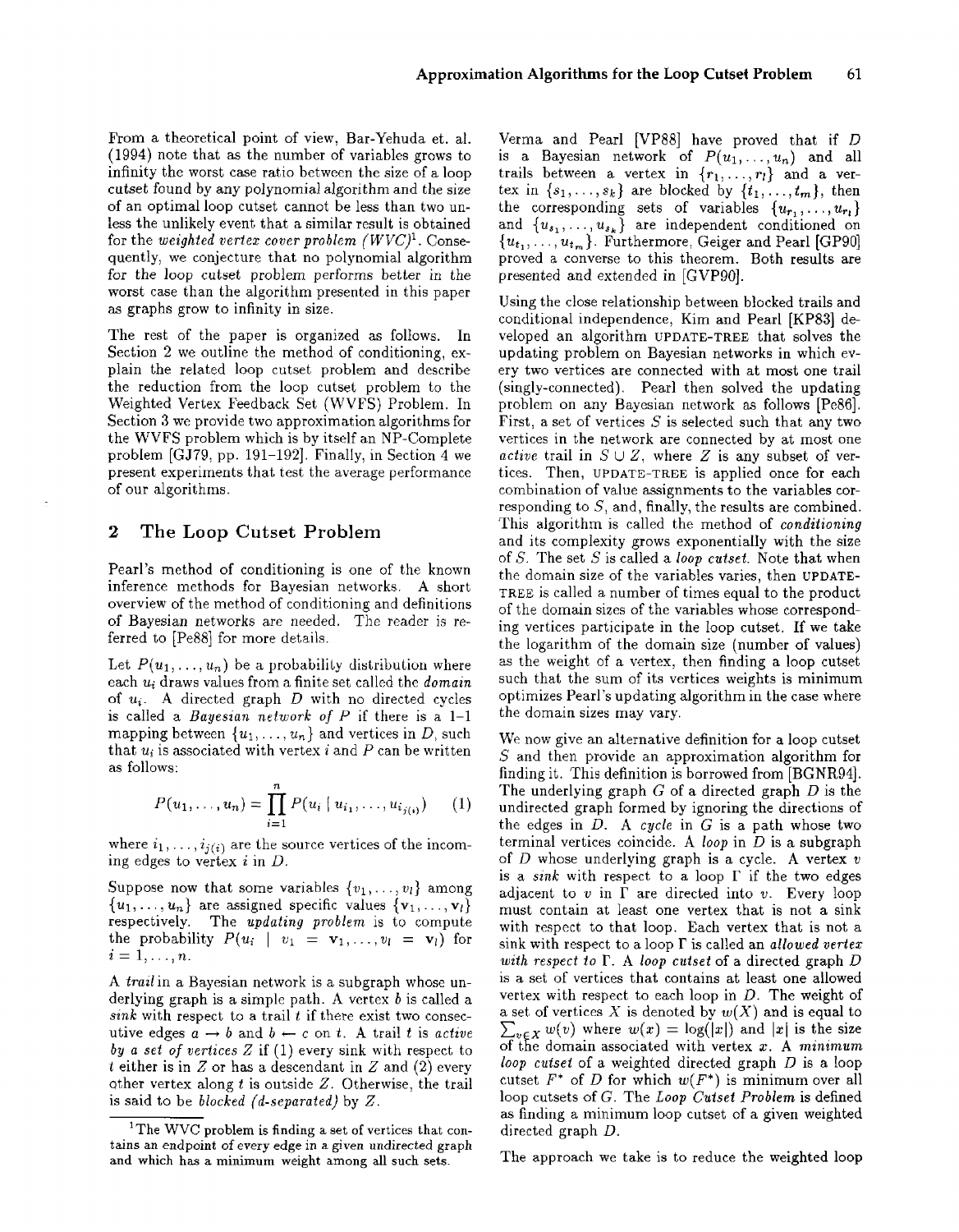cutset problem to the weighted vertex feedback set problem, as done by [BGNR94]. We now define the weighted vertex feedback set problem and then the reduction.

Let  $G = (V, E)$  be an undirected graph, and let w:  $V \rightarrow IR^{+}$  be a weight function on the vertices of G. A *vertex feedback set* of G is a subset of vertices  $F \subseteq V$ such that each cycle in  $G$  passes through at least one vertex in  $F$ . In other words, a vertex feedback set  $F$ **is a set** of vertices of G such that by removing F from  $G$ , along with all the edges incident with  $F$ , we obtain a set of trees (i.e., a forest). The weight of a set of vertices X is denoted (as before) by  $w(X)$  and is equal to  $\sum_{v\in X} w(v)$ . A minimum vertex feedback set of weighted graph G with a weight function  $w$  is a vertex feedback set  $F^*$  of G for which  $w(F^*)$  is minimum over all vertex feedback sets of G. The *Weighted Vertex Feedback Set (WVFS) Problem* is defined as finding a minimum vertex feedback set of a given weighted graph G having a weight function *w.* Application of this problem for constraint satisfaction is described in [DP90].

In the next section we offer an algorithm, called MGA, for approximately solving the weighted vertex feedback set problem. The algorithm is guaranteed to output a weighted vertex set whose weight is less than twice the optimal weight.

The reduction is as follows. Given a weighted directed graph  $(D, w)$  (e.g., a Bayesian network), we define the *splitting* weighted undirected graph  $D_s$  with a weight function  $w_s$  as follows. Split each vertex v in D into two vertices  $v_{\rm in}$  and  $v_{\rm out}$  in  $D_s$  such that all incoming edges to  $v$  in  $D$  become undirected incident edges with  $v_{\rm in}$  in  $D_s$ , and all outgoing edges from v in D become undirected incident edges with  $v_{\text{out}}$  in  $D_s$ . In addition, connect  $v_{\text{in}}$  and  $v_{\text{out}}$  in  $D_s$  by an undirected edge. Now set  $w_s(v_{\rm in}) = \infty$  and  $w_s(v_{\rm out}) = w(v)$ . For a set of vertices X in  $D_s$ , we define  $\psi(X)$  as the set obtained by replacing each vertex  $v_{\text{in}}$  or  $v_{\text{out}}$  in X by the respective vertex  $v$  in  $D$  from which these vertices originated.

Our algorithm can now be easily stated.

**Algorithm LC** *Input:* **A Bayesian network D;** *Output:* **A loop outset of D;**

- 1. Construct the splitting graph  $D_s$ **with weight** function w,;
- 2. Apply MGA on  $(D_s, w_s)$  to obtain a vertex feedback set  $F$ ;
- **3. Output**  $\psi(F)$ .

It is immediately seen that if MGA outputs a vertex feedback set  $F$  whose weight is no more than twice the weight of a minimum vertex feedback set of  $D<sub>s</sub>$ , then  $\psi(F)$  is a loop cutset of D with weight no more than twice the weight of a minimum loop cutset of  $D$ . This observation holds because there is an obvious one-toone and onto correspondence between loops **in** D and cycles in  $D_s$  and because MGA never chooses a vertex that has an infinite weight.

# **3 Algorithms For The WVFS problem**

Recall that the weighted vertex feedback set problem is defined as finding a minimum vertex feedback set of a given weighted graph G.

### 3.1 The Greedy **Algorithm**

We first analyze the simplest of all approximation algorithms for the weighted vertex feedback set problem- the greedy algorithm. Assume we are given a weighted undirected graph  $G$  with a weight function  $w$ . The greedy algorithm starts with  $G$  after removing all vertices with degree 0 or 1 and repeatedly chooses to insert a vertex  $v$  into the constructed vertex feedback set if the ratio between v's weight  $w(v)$  and v's degree  $d(v)$  in the current graph is minimal across all vertices in the current graph. When  $v$  is selected, it is removed from the current graph and then all vertices with degree  $0$  or  $1$  are repeatedly removed as well. This step is repeated until the graph is exhausted.

This algorithm and parts of its analysis are influenced by the work of Chvatal (1979) who analyzed the greedy algorithm for the Weighted Set Cover problem (WSC) and by Lovász (1975) and Johnson (1974) who analyzed the unweighted version of this problem.

# ALGORITHM GA

Input: *A weighted undirected graph G(V, E,w).* Output: *A vertex feedback set F.*

 $F\leftarrow\emptyset$  $i \leftarrow 1$ Repeatedly remove all vertices with degree  $0$  or 1 from  $V$  and insert the resulting graph into *Gi* While *Gi* is not the empty graph do 1. Pick a vertex  $v_i$  for which  $\frac{w(v_i)}{d(v_i)}$  is minimum in  $G_i$ 2.  $F \leftarrow F \cup \{v_i\}$ <br>3.  $V \leftarrow V \setminus \{v_i\}$ 4.  $i \leftarrow i+1$ 5. Repeatedly remove all vertices with degree 0 or 1 from V and insert the resulting graph into  $G_i$ 

 $_{\rm end.}$ 

In the rest of this section we prove that the performance ratio of this greedy algorithm is bounded by  $2(\log d+1)$  where  $d = max_{v \in V} d(v)$  is the degree of the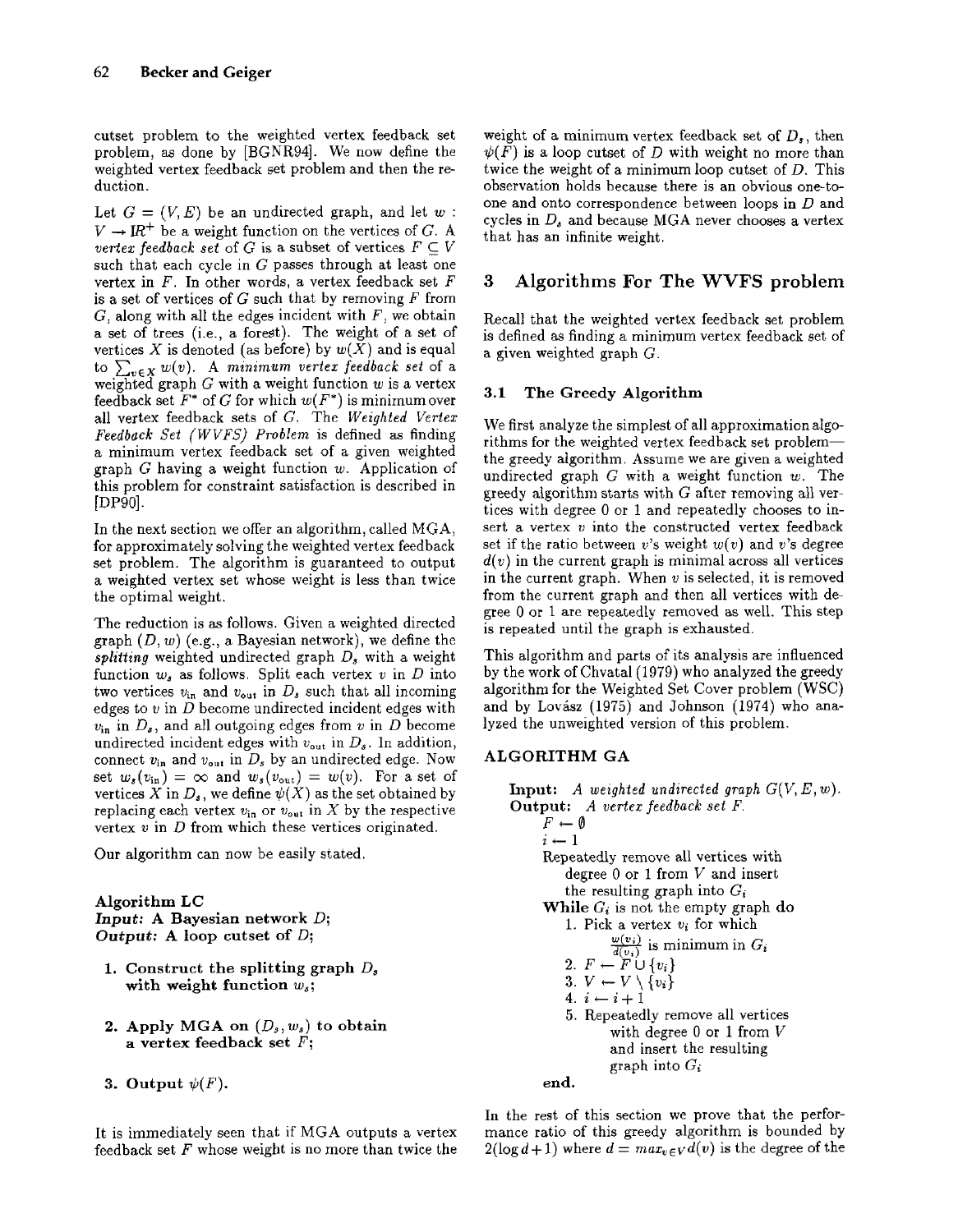graph. Recall that the performance ratio of an approximation algorithm is the worst case ratio between the weight of the algorithm's output and the weight of an optimal solution. In Section 4, we show experimentally that even this simple algorithm when combined with the reduction algorithm LC convincingly outperforms the algorithms given by [SC90, St90].

Let  $F^*$  be an optimal weighted feedback set of  $G(V, E, w)$  and let  $\overline{F}^* = V\backslash F^*$ . Note that the vertices in F (the output of GA) are denoted by  $\{v_1, v_2, \ldots, v_t\}$ where  $v_i$  are indexed in the order in which they are inserted into F by GA and where  $t = |F|$ . Let  $d_i(v)$ denote the degree of vertex v in  $G_i$ —the graph generated in iteration i of  $GA$ —and let  $V_i$  be the set of vertices of *Gi.* An edge is *covered* by the algorithm if for some  $i = 1, ..., t$ , one of its endpoints is  $v_i$  and the edge exists in  $G_i$ . Let  $\Gamma_1(v)$  denote the set of edges in  $G_1$  for which at least one endpoint is v. Note that the set of vertex feedback sets of  $G$  and  $G_1$  is the same and that the degree of every vertex in  $G_1$  is smaller or equal to the degree of that vertex in  $G$ .

Let  $c_i = w(v_i)/d_i(v_i)$  and let  $C(e) = c_i$  for every edge e removed at iteration *i*. Note that for every  $j \leq i$ we have  $w(v_j)/d_i(v_j) \leq w(v_i)/d_i(v_i)$  because vertices are selected in decreasing order of these ratios. Also note that for  $j \leq i$ ,  $d_i(v_i) \geq d_i(v_i)$  since the algorithm never adds edges. Thus,

$$
c_j \equiv w(v_j)/d_j(v_j) \le w(v_i)/d_i(v_i) \equiv c_i \qquad (2)
$$

for  $1 \leq j \leq i \leq |F|$ , as originally claimed by [Ch79] in the context of the WSC problem.

To analyze the performance ratio we use a lemma that bounds the number of edges in  $G_i$  covered by the algorithm until its termination. We need the following definitions. Let  $d_X(v)$  be the number of edges whose one endpoint is  $v$  and the other is a vertex in  $X$ . Denote  $F_i^* = F^* \cap V_i$  and  $\overline{F}_i^* = \overline{F}^* \cap V_i$ . A *linkpoint* a vertex that has a degree 2 and A *branchpoint* is vertex that has a degree larger than 2. (A self-loop adds 2 to the degree of a vertex).

**Lemma** 1

$$
\sum_{j=i}^{t} d_j(v_j) \le 2 \sum_{v \in F_i^*} d_i(v), \tag{3}
$$

Proof: We will actually prove that,

$$
\sum_{j=i}^{i} d_j(v_j) \le \sum_{v \in V_i} (d_i(v) - 2) + 2|F_i^*| \le 2 \sum_{v \in F_i^*} d_i(v).
$$
\n(4)

According to our notations,  $\sum_{v \in V_i} (d_i(v) - 2)$  equals

$$
\sum_{v \in \overline{F}^*_i} (d_{\overline{F}^*_i}(v) - 2) + \sum_{v \in \overline{F}^*_i} d_{F^*_i}(v) + \sum_{v \in F^*_i} (d_i(v) - 2).
$$

Furthermore, the graph induced by  $\overline{F}_i^*$  is a forest and since the number of edges in a forest is smaller (or equal) than the number of vertices, we have,  $\sum_{v \in \overline{F}^*_i} d_{\overline{F}^*_i}(v)/2 \leq |\overline{F}^*_i|$ . Thus  $\sum_{v \in \overline{F}^*_i} (d_{\overline{F}^*_i}(v) - 2)$ 0. Consequently,  $\sum_{v \in V_i}(d_i(v) - 2) + 2|F^*_i|$  is less tha or equal to

$$
\sum_{v \in \overline{F}^*_i} d_{F_i^*}(v) + \sum_{v \in F_i^*} d_i(v) \leq 2 \sum_{v \in F_i^*} d_i(v).
$$

The proof of the first part of Eq. 4 is constructive. We repeatedly apply the following procedure on *Gi* selecting in each step a vertex  $v_j \in F_i$  and showing that there are terms in the right hand side (RHS) of Eq. 4 that contribute  $d_i(v_i)$  to the RHS and have not been used for any other  $v \in F_i$ . Set  $H = G_i$  and for  $k = i \dots t$  do as follows:

Pick the vertex  $v_k$ . If  $v_k$  is a linkpoint in H then follow the two paths  $p_1$  and  $p_2$  in H emanating from  $v_k$  until the first branchpoint on each side is found. There are three cases to consider. Either two distinct branchpoints  $b_1$  and  $b_2$  are found, one branchpoint  $b_1$ (in which case  $p_1$  and  $p_2$  define a cycle) or none (if the cycle is isolated). In the first case the two edges on  $p_1$  and  $p_2$  whose endpoints are  $b_1$  and  $b_2$ , respectively, are associated with the terms  $d_k(b_1) - 2 > 0$ and  $d_k(b_2) - 2 > 0$  in the RHS and so each of these terms contributes 1 to the sum  $\sum_{v \in V_i} (d_i(v) - 2)$ . In the second case, similarly, the two edges on  $p_1$  and  $p_2$  whose endpoints is  $b_1$  are associated with the term  $d_k(b_1) - 2 > 0$  and so, if  $d_k(b_1) > 3$ , this term contributes 2 to the sum  $\sum_{v \in V_i} (d_i(v) - 2)$ . If  $d_k(b_1) = 3$ we continue to follow the third path from  $b_1$  (i.e., not  $p_1$  or  $p_2$ ) until another branchpoint  $b_2$  is found and the last edge on that path is associated with  $d_k(b_2) - 2$ which contributes the extra missing 1 to the RHS. Finally, if no branchpoint is found, then on the cycle in which  $v_k$  resides there must exist a vertex from  $F_i^*$ that resides on no other cycles of H. Now, if  $v_k$  is a branchpoint, then the term  $d_k(v_k) - 2$  appears in both sides of the inequality. In this case, sequentially remove  $d_k(v_k) - 2$  of the  $d_k(v_k)$  edges adjacent to  $v_k$ such that after each removal the vertices with degree 0 or 1 are removed from H as well. Thus,  $v_k$  remains a linkpoint in which case the procedure for a linkpoint is applied. Finally, remove  $v_k$ , and repeatedly remove all the vertices with degree  $0$  or 1 from  $H$ . Repeat until  $F_i$  is exhausted.  $\Box$ 

We now show that  $w(F) \leq 2 \cdot (\log d + 1) \cdot w(F^*)$ .

$$
w(F) = \sum_{i=1}^{t} w(v_i) = \sum_{i=1}^{t} c_i \cdot d_i(v_i) =
$$
  

$$
c_1 \sum_{i=1}^{t} d_i(v_i) + \sum_{i=2}^{t} (c_i - c_{i-1}) \sum_{j=i}^{t} d_j(v_j)
$$
 (5)

Since  $c_i \geq c_{i-1}$ , we can apply Eq. 3 and so,

$$
w(F) \leq 2c_1 \sum_{v \in F_1^*} d_1(v) + \sum_{i=2}^{\infty} 2(c_i - c_{i-1}) \sum_{v \in F_i^*} d_i(v) =
$$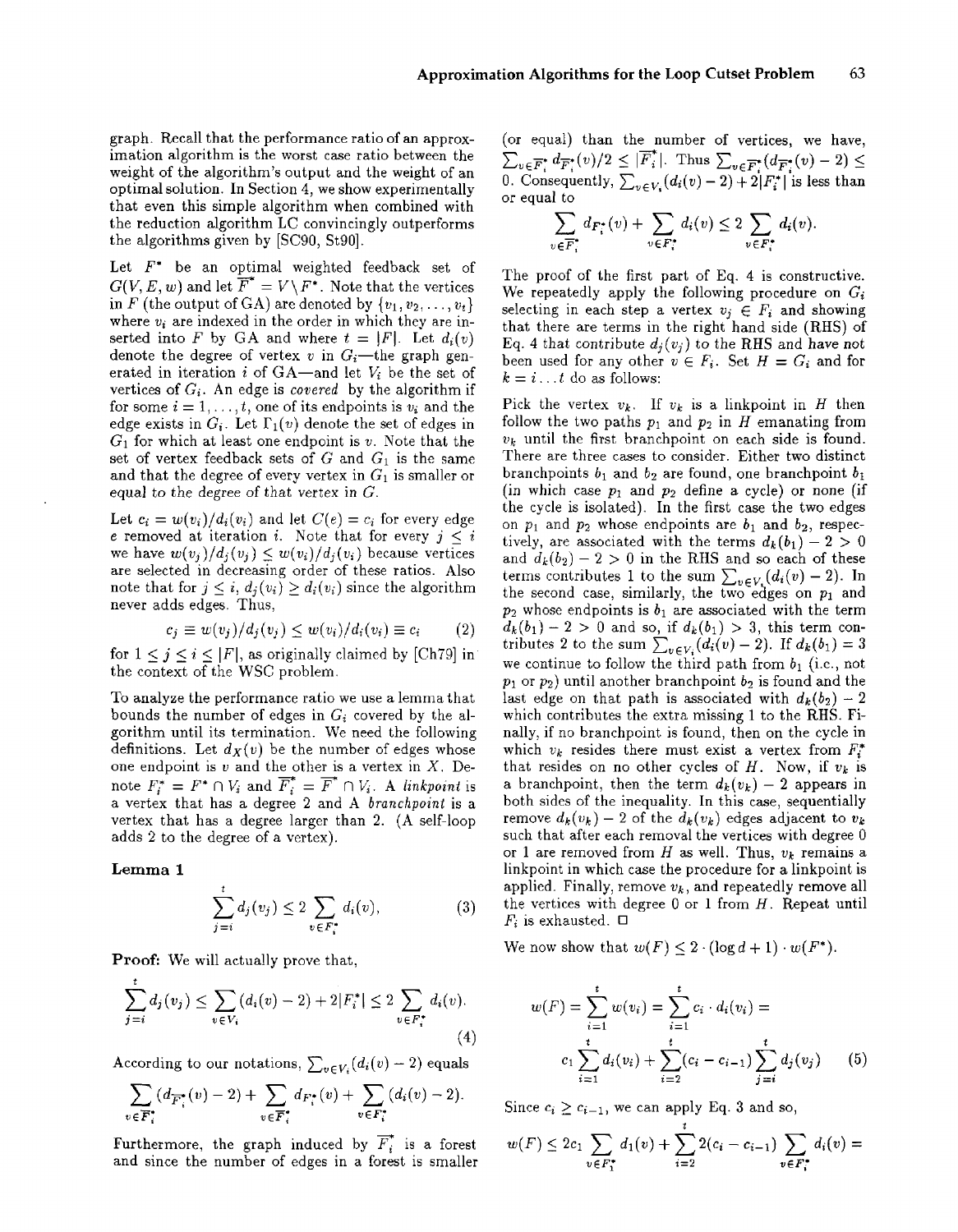$$
\sum_{i=1}^{t} 2c_i \sum_{v \in F_i^*} d_i(v) - \sum_{i=1}^{t-1} 2c_i \sum_{v \in F_{i+1}^*} d_{i+1}(v)
$$

Thus,

$$
w(F) \leq \sum_{i=1}^{t} 2c_i \sum_{v \in F_i^* \setminus F_{i+1}^*} d_i(v) +
$$
  

$$
\sum_{i=1}^{t} 2c_i \sum_{v \in F_{i+1}^*} d_i(v) - \sum_{i=1}^{t-1} 2c_i \sum_{v \in F_{i+1}^*} d_{i+1}(v) =
$$
  

$$
2(\sum_{i=1}^{t-1} \left( c_i \sum_{v \in F_i^* \setminus F_{i+1}^*} d_i(v) + c_i \sum_{v \in F_{i+1}^*} (d_i(v) - d_{i+1}(v)) \right)
$$
  

$$
+ c_t \sum_{v \in F_i^*} d_i(v)
$$

However, since the last sum on the right hand side merely counts the edge weights according to the iteration they are assigned a weight, we get,

$$
w(F) \le 2 \sum_{v \in F^*} \sum_{e \in \Gamma_1(v)} C(e) \tag{6}
$$

Now, for every  $v \in F^*$ ,

$$
H(d(v)) \cdot w(v) \ge \sum_{e \in \Gamma_1(v)} C(e), \tag{7}
$$

where  $H(m) = \sum_{i=1}^{m} 1/i$ , as shown in [Ch79] using the following argument. Let  $s$  be the largest superscript such that  $d_s(v) > 0$  then

$$
\sum_{e \in \Gamma_1(v)} C(e) = \sum_{i=1}^s (d_i(v) - d_{i+1}(v)) \cdot (w(v_i)/d_i(v_i))
$$
  
 
$$
\leq w(v) \sum_{i=1}^s (d_i(v) - d_{i+1}(v))/d_i(v)
$$

where the inequality is due to Eq. 2. Furthermore, by induction,

$$
\sum_{e \in \Gamma_1(v)} C(e) \le w(v) \sum_{i=1}^s [H(d_i(v)) - H(d_{i+1}(v))].
$$

Since the right hand side is equal to  $w(v) \cdot H(d(v)),$ Eq. 7 follows. Combining Eqs. 6, and 7 yields,

$$
w(F) \le 2 \sum_{v \in F^*} H(d(v)) \cdot w(v) \le 2H(d) \cdot w(F^*).
$$

Thus, since  $H(d) \leq \log d + 1$  (equality holds only when  $d=1$ ),

Theorem 2 *The performance ratio of* GA *is bounded*  $by 2(\log d + 1).$ 

We have an example in which the ratio between GA's output and the optimal output is  $2 \log d$ . Our example is similar to the example for the vertex cover problem given in [Mo92, pp. 47]. Consequently, the upper bound given in Theorem 2 is rather fight.

#### 3.2 The Modified Greedy **Algorithm**

We now present a modified greedy algorithm, called MGA, whose performance ratio is bounded by the constant 2. The changes we introduce into the greedy algorithm are quite minor and so it is interesting that such a vast improvement in the performance ratio is obtained. A similar phenomenon is reported in the context of the weighted vertex cover problem [C183].

MGA has two phases. In the first phase MGA repeatedly chooses to insert a vertex  $v$  into the constructed vertex feedback set if the ratio between v's weight *w(v)* and v's degree  $d(v)$  in the current graph is minimal across all vertices in the current graph. When  $v$  is selected, it is removed from the current graph and then all vertices with degree 0 or 1 are repeatedly removed as well. For every edge removed in this process, a weight of  $w(v)/d(v)$  is subtracted from its endpoint vertices. These steps are repeated until the graph is exhausted. The only difference between this phase and the plain greedy algorithm is the revision of some weights in each step instead of just revising the current degrees. The second phase removes redundant vertices from the constructed vertex feedback set.

#### **ALGORITHM MGA**

Input: *A weighted undirected graph G(V, E,w).*

**Output:** *A vertex feedback set F.*<br> $F' \leftarrow \emptyset$ 

 $i \leftarrow 1$ 

Repeatedly remove all vertices with degree 0 or 1 from V and their adjacent edges from E and insert the resulting graph into  $G_i$ .

While  $G_i$  is not the empty graph do 1. Pick a vertex  $v_i$  for which

 $\frac{w(v_i)}{w(v_i)}$  is minimum in G<sub>i</sub>

$$
\frac{d(v_i)}{d(v_i)}
$$
 is minimumum

2. 
$$
F' \leftarrow F' \cup \{v_i\}
$$
  
3. 
$$
V \leftarrow V \setminus \{v_i\}
$$

- 
- 4.  $i \leftarrow i+1$
- 5. Repeatedly remove all vertices with degree 0 or 1 from  $V$  and their adjacent edges from  $E$  and insert the resulting graph into  $G_i$ . For every edge  $e = (u_1, u_2)$ removed in this process do<br>  $C(e) \leftarrow \frac{w(v_i)}{d(v_i)}$ <br>  $w(u_1) \leftarrow w(u_1) - C(e)$ <br>  $w(u_2) \leftarrow w(u_2) - C(e)$  $_{\rm end}$  $F \leftarrow F'$ For  $i=|F|$  to 1 do {Phase 2}

If every cycle in 
$$
G_i
$$
 that intersects  
with  $\{v_i\}$  also intersects  
with  $F \setminus \{v_i\}$  then,  
 $F \leftarrow F \setminus \{v_i\}$   
endfor

end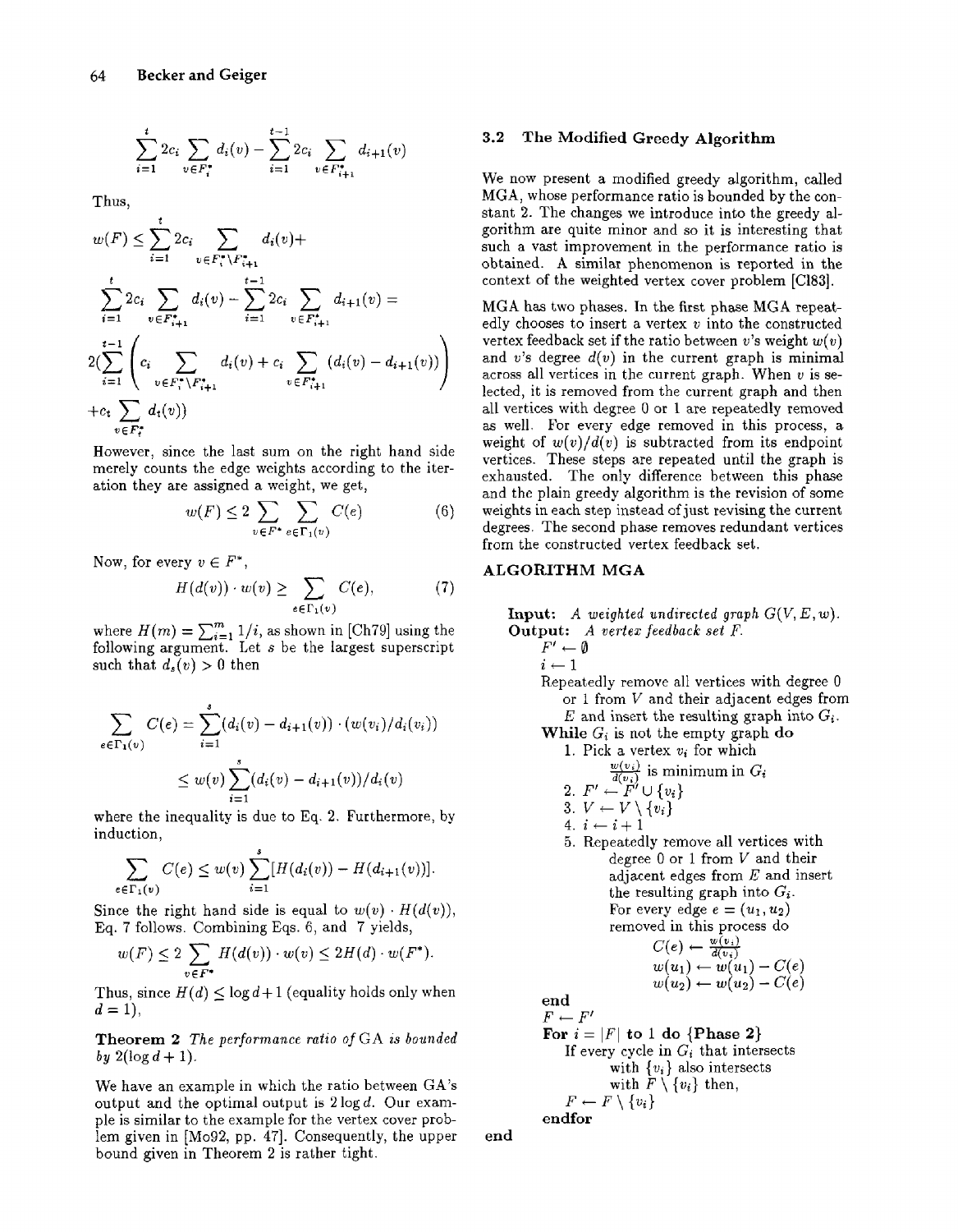Clearly  $F'$  computed at the first phase of MGA is a vertex feedback set of  $G$  and  $F$  created from  $F'$  by removing all redundant vertices is a *minimal vertex feedback set* of G, that is, if a vertex is removed from  $F$ , then  $F$  ceases to be a vertex feedback set of  $G$ . Furthermore, as a result of removing redundant vertices the inequality  $\sum_{j=i}^{\infty} d_j(v_j) \leq 2 \sum_{v \in F_i^*} d_i(v)$  (Eq. 3), proven to hold for the greedy algorithm becomes,

$$
\sum_{v \in F_i} d_i(v) \le 2 \sum_{v \in F_i^*} d_i(v), \tag{8}
$$

where  $F_i^*$  are the vertices in F that appear in graph  $G_i$ . The proof of this equation is postponed to Section 3.3. From the description of the algorithm we have for every vertex  $v$  in  $G_1$ ,

$$
\sum_{e \in \Gamma_1(v)} C(e) \le w(v) \tag{9}
$$

and if  $v \in F$  equality must hold. Eq. 9 replaces the inequality  $\sum_{e \in \Gamma_1(v)} C(e) \leq H(d(v)) \cdot w(v)$  (Eq. 7) proven for the greedy algorithm. By analogy with the previous section and using similar lines of reasoning, it is clear that Eqs. 8 and 9 which replace Eqs. 3 and 7 show that the bound on the performance ratio drops from *2. H(d)* for the greedy algorithm to 2 for the modified greedy algorithm.

Theorem 3 *Algorithm* MGA *always outputs a vertex feedback set whose weight is no more than twice the weight of the optimal vertex feedback* set.

**Proof.** As in Section 3.1,  $F^*$  denotes a minimum feedback set of  $G(V,E,w)$  and  $\overline{F}^* = V \setminus F^*$ . Recall that the vertices in the constructed set  $F'$  are  $\{v_1,v_2,\ldots,v_t\}$  where  $v_i$  are indexed in the order in which they are inserted into F by MGA and  $t = |F'|$ . Also,  $w_i(v)$  and  $d_i(v)$  denote the weight and degree, respectively, of vertex v in  $G_i$ —the graph generated in iteration i of Step 5 of MGA-and  $V_i$  denotes the set of vertices of *Gi.*

As in the greedy algorithm, for every  $j \leq i$ we have  $w_j(v_j)/d_j(v_j) \leq w_j(v_i)/d_j(v_i)$  and also  $w_i(v_i)/d_i(v_i) \leq w_i(v_i)/d_i(v_i)$  due to the way that the current weights and degrees are updated in the algorithm. Thus,

$$
c_j \equiv w_j(v_j)/d_j(v_j) \le w_i(v_i)/d_i(v_i) \equiv c_i \qquad (10)
$$

for  $1 \leq j \leq i \leq |F'|$ .

We also have,

$$
\sum_{e \in \Gamma_1(v_i)} C(e) = c_i \cdot d_i(v_i) + \sum_{j=1}^{i-1} c_j \cdot (d_j(v_i) - d_{j+1}(v_i))
$$
\n(11)

because the right hand side simply groups edges according to the iteration in which they are assigned a weight.

Let  $\alpha_i = 1$  if  $v_i \in F$  and  $\alpha_i = 0$  if  $v_i \notin F$ . That is,  $\alpha_i$  is 1 if  $v_i$  is not removed from F in the final stage of MGA and 0 otherwise. We now prove that  $w(F) \leq 2 \cdot w(F^*)$ .

$$
w(F) = \sum_{i=1}^{t} \alpha_i \cdot w(v_i) = \sum_{i=1}^{t} \alpha_i \sum_{e \in \Gamma_1(v_i)} C(e)
$$

Now, due to Eq. 11, 
$$
w(F)
$$
 is equal to  
\n
$$
\sum_{i=1}^t \alpha_i \cdot \left[ c_i \cdot d_i(v_i) + \sum_{j=1}^{i-1} c_j \cdot (d_j(v_i) - d_{j+1}(v_i)) \right]
$$

which in turn equals to

$$
c_1 \sum_{i=1}^t \alpha_i \cdot d_1(v_i) + \sum_{i=2}^t (c_i - c_{i-1}) \sum_{j=i}^t \alpha_j \cdot d_i(v_j)
$$

Furthermore,  $\rightarrow$ 

$$
\sum_{j=i}^{i} \alpha_j \cdot d_i(v_j) = \sum_{v \in F_i} d_i(v) \le 2 \sum_{v \in F_i^*} d_i(v). \tag{12}
$$

Since  $c_i \geq c_{i-1}$ , we can apply Eq. 12 and so, analogously to the derivation of Eq. 6, we get,

$$
w(F) \le
$$
  
\n
$$
2c_1 \sum_{v \in F_1^*} d_1(v) + \sum_{i=2}^t 2(c_i - c_{i-1}) \sum_{v \in F_i^*} d_i(v) \le
$$
  
\n
$$
2 \sum_{v \in F^*} \sum_{e \in \Gamma_1(v)} C(e) \tag{13}
$$

Now, Eqs. 9 and 13 yield the claimed inequality,  $w(F) \leq 2 \sum_{v \in F^*} w(v) = 2w(F^*)$ .  $\Box$ 

The complexity of the first phase of MGA is  $O(|E| +$  $|V|\log|V|$ ) using a Fibonacci heap (e.g., [FT87]) because finding and deleting a vertex with minimum ratio  $w(v)/d(v)$  from the heap is done |V| times at the cost of  $O(\log |V|)$  and decreasing a weight from a vertex in the heap is done  $|E|$  times at an amortized cost of  $O(1)$ . The complexity of the second phase of MGA is also is  $O(|E| + |V| \log |V|)$  using a simple implementation of the union-find algorithm because we need to do at most  $|V|$  union operations at an amortized cost of  $O(\log |V|)$  and at most |E| find operations at the cost of  $O(1)$  [CLR90, pp. 445].

Interestingly, if the second phase is removed from MGA (making MGA even closer to GA), then it can be shown that the performance ratio becomes 4 rather than 2. Hence the vast improvement in the worstcase performance of MGA compared to GA stems from changing the vertices' weights in each step rather than from removing redundant vertices.

#### 3.3 A Theorem about Minimal Vertex Feedback Sets

In this section we prove Eq. 8 which has been used in the analysis of the modified greedy algorithm. Let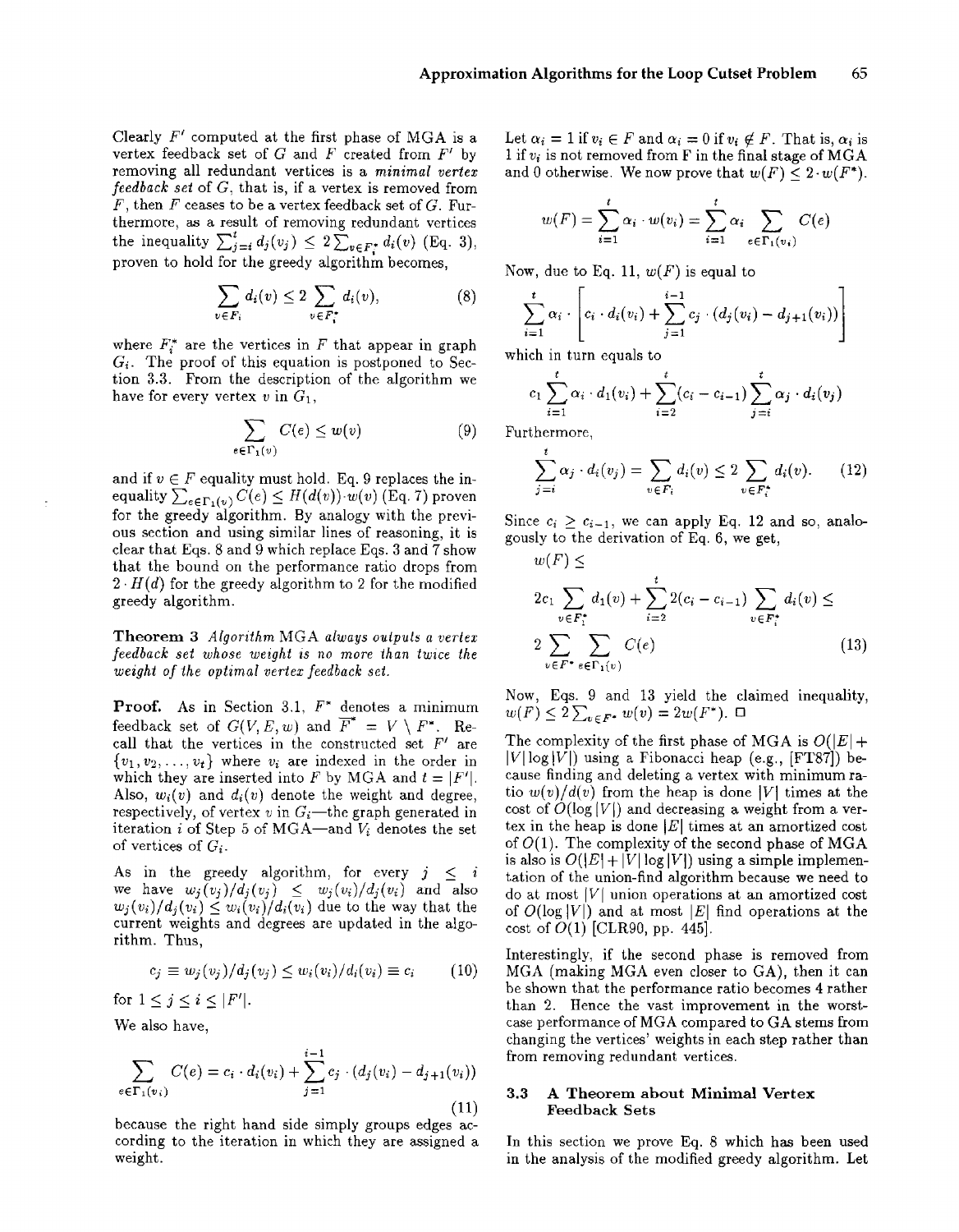$G$  be a weighted graph for which every vertex has a degree strictly greater than  $1, F$  be a minimal vertex feedback set of  $G$  and  $F^*$  be an arbitrary vertex feedback set of  $G$  (possibly a minimum weight vertex feedback set). Let  $d(v)$  be the degree of vertex v and  $d<sub>X</sub>(v)$  be the number of edges whose one endpoint is  $v$  and the other is in a set of vertices  $X$ .

**Theorem 4** *Let G,F and F\* be defined as above. Then,*  $\sum_{v \in F} d(v) \leq 2 \sum_{v \in F^*} d(v)$ .

This theorem is interesting by its own sake since it relates the number of edges adjacent to any minimal weighted vertex feedback set to the number of edges adjacent to any minimum weighted vertex feedback set. Note that  $F_i^*$  is a minimal vertex feedback set of  $G_i$  and therefore Theorem 4 proves Eq. 8.

To prove this theorem we divide  $\sum_{v \in F} d(v)$  into the  $\text{sum } 2|F| + \sum_{v \in F} (d(v)-2)$  and provide an upper bound for each term.

Lemma **5** *Let G,F and F\* be defined as above. Then,*

$$
2|F| \le \sum_{v \in \overline{F}} d(v) - 2|\overline{F} \cap \overline{F}^*| + 2|F \cap F^*| \qquad (14)
$$

**Proof:** First note that for every set of vertices  $B$  in G,

$$
\sum_{v \in \overline{F}} d(v) - 2|\overline{F} \cap \overline{F}^*| = \sum_{v \in \overline{F} \cap B} d(v) +
$$
  

$$
\sum_{v \in \overline{F} \setminus B} d(v) - 2|\overline{F} \cap \overline{F}^* \cap B| - 2|(\overline{F} \cap \overline{F}^*) \setminus B| \quad (15)
$$

However, the degree of every vertex in  $G$  satisfies  $d(v) \geq 2$  and therefore  $\sum_{v \in \overline{F} \setminus B} d(v) \geq 2 | (\overline{F} \cap \overline{F}^*) \setminus B|.$ Consequently,

$$
\sum_{v \in \overline{F}} d(v) - 2|\overline{F} \cap \overline{F}^*| \ge \sum_{v \in \overline{F} \cap B} d(v) - 2|\overline{F} \cap \overline{F}^* \cap B|. \tag{16}
$$

Thus, and since  $|F \cap F^*| \geq |F \cap F^* \cap B|$  and  $d_B(v) \leq$  $d(v)$ , to prove the lemma it suffices to show that

$$
2|F| \leq \sum_{v \in \overline{F} \cap B} d_B(v) - 2|\overline{F} \cap \overline{F}^* \cap B| + 2|F \cap F^* \cap B|,
$$
\n(17)

or equivalently,

$$
2|F| \leq \sum_{v \in \overline{F} \cap B} (d_B(v) - 2) + 2|F^* \cap B|, \qquad (18)
$$

holds for some set of vertices  $B$ . We now define a set B for which this inequality can be proven. Since  $F$ is minimal, each vertex in  $F$  can be associated with a cycle in  $G$  that contains no other vertices of  $F$ . We define a graph  $H$  that consists of the union of these cycles-one cycle per each vertex. Note that every vertex in  $F$  is a linkpoint in  $H$ , i.e., a vertex with degree 2. Let  $B$  be the vertices of  $H$ .

The proof of Eq. 18 is constructive. We repeatedly apply the following procedure on  $H$  selecting in each step a vertex  $v \in F$  and showing that there are terms in the right hand side (RHS) of Eq. 18 that contribute 2 to the RHS and have not been used for any other  $v\in F$ .

Set  $H' = H$ . Pick a vertex  $v \in F$  and follow the two paths  $p_1$  and  $p_2$  in  $H'$  emanating from v (which is a linkpoint) until the first branchpoint on each side is found. There are three cases to consider. Either two distinct branchpoints  $b_1$  and  $b_2$  are found, one branchpoint  $b_1$  (in which case  $p_1$  and  $p_2$  define a cycle) or none (if the cycle is isolated). In the first case the two edges on  $p_1$  and  $p_2$  whose endpoints are  $b_1 \in \overline{F}$  and  $b_2 \in \overline{F}$ , respectively, are associated with the terms  $d_B(b_1) - 2 > 0$  and  $d_B(b_2) - 2 > 0$  in the RHS and so each of these terms contributes 1 to the sum  $\sum_{v \in \overline{F} \cap B} (d_B(v) - 2)$ . In the second case, similarly, the two edges on  $p_1$  and  $p_2$  whose endpoints is  $b_1 \in \overline{F}$  are associated with the term  $d_B(b_1) - 2 > 0$ and so, if  $d_B(b_1) > 3$ , this term contributes 2 to the sum  $\sum_{v \in \overline{F} \cap B} (d_B(v) - 2)$ . If  $d_B(b_1) = 3$  we continue to follow the third path from  $b_1$  (i.e., not  $p_1$  or  $p_2$ ) until another branchpoint  $b_2 \in \overline{F}$  is found and the last edge on that path is associated with  $d_B(b_2) - 2$  which contributes the extra missing 1 to the RHS. Finally, if no branchpoint is found, then on the cycle in which  $v$ resides there must exist a vertex from  $F^*$  that resides on no other cycles of  $H'$ . Thus, the third case could not occur more than  $|F^* \cap B|$  times. Now remove the paths  $p_1$  and  $p_2$  from  $H'$  obtaining a graph in which still each vertex in  $F$  resides on a cycle that contains no other vertices of  $F$ . Continue the process until  $F$ is exhausted.  $\square$ 

**Lemma 6** *Let G, F and F\* be defined as above. Then the sum*  $\sum_{v \in F}(d(v) - 2)$  *is upper bounded by,* 

$$
\sum_{v \in F \cap \overline{F}^*} d_{F^*}(v) + \sum_{v \in F \cap F^*} (d(v) - 2) - \sum_{v \in \overline{F} \cap \overline{F}^*} (d_{\overline{F}^*}(v) - 2)
$$

Proofi First note that,

$$
\sum_{v \in F} (d(v) - 2) = \sum_{v \in F \cap \overline{F}^*} (d_{\overline{F}^*}(v) - 2) +
$$
\n
$$
\sum_{v \in F \cap \overline{F}^*} d_{F^*}(v) + \sum_{v \in F \cap F^*} (d(v) - 2) +
$$
\n
$$
\sum_{v \in \overline{F} \cap \overline{F}^*} (d_{\overline{F}^*}(v) - 2) - \sum_{v \in \overline{F} \cap \overline{F}^*} (d_{\overline{F}^*}(v) - 2) (19)
$$

We now claim that  $\sum_{v\in F\cap \overline{F}^*}(d_{\overline{F}^*}(v) - 2)$  $\angle_{v \in F \cap F^*(u) \to v}$  is less or equal than 0 and there-<br>fore can be omitted from the inequality and conclude this proof. The graph induced by  $\overline{F}^*$  is a forest and since the number of edges in a forest is smaller than the number of vertices, we have,  $\sum_{u \in \overline{F}^*} d_{\overline{F}^*}(v)/2 \leq |\overline{F}^*|$ . Thus  $\sum_{v \in \overline{F}^*} (d_{\overline{F}^*}(v) - 2) \leq 0$  which is equivalent to the stated claim.  $\Box$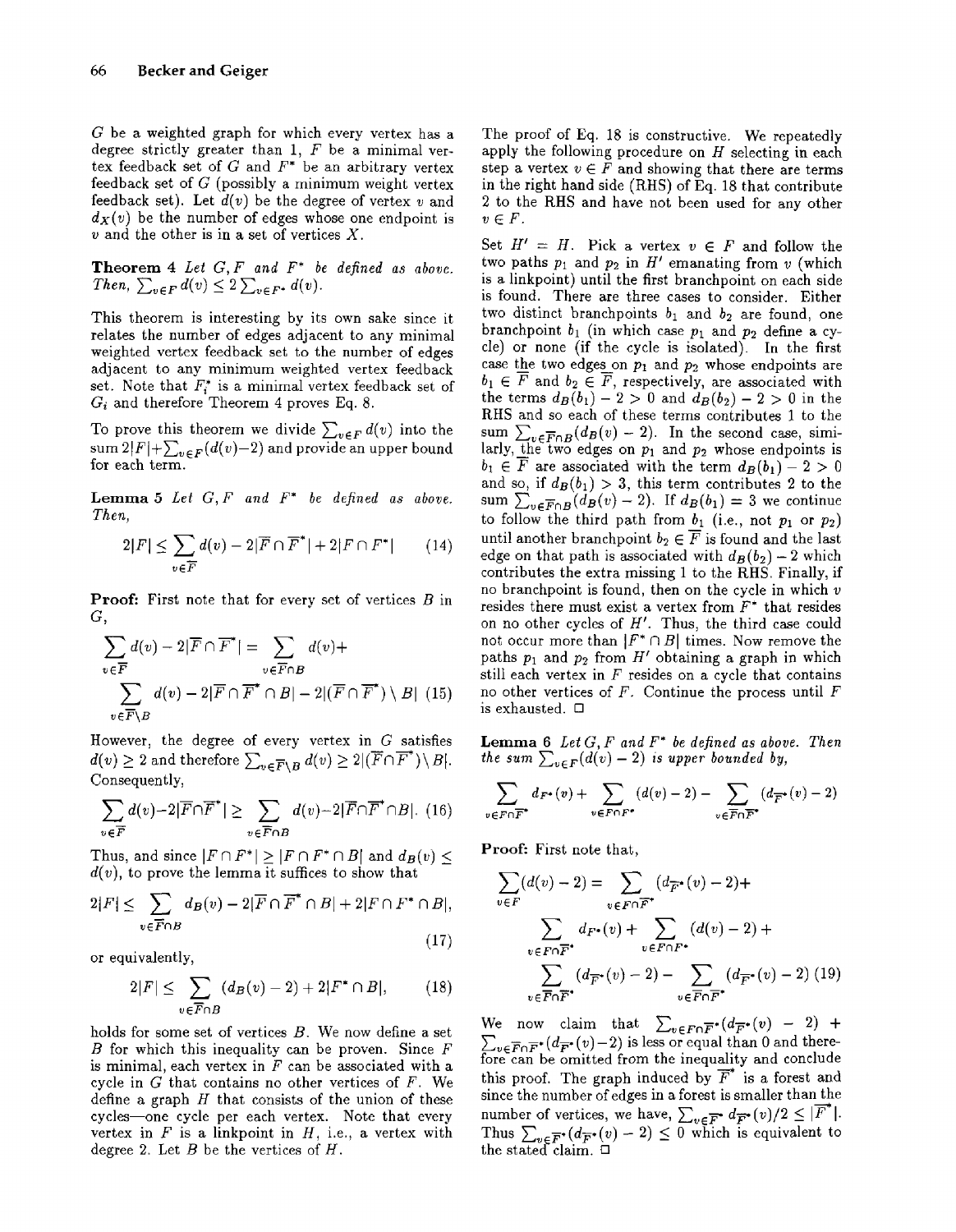Using the bounds given by Lemmas 5 and 6 we have,

$$
\sum_{v \in F} d(v) \le \sum_{v \in \overline{F}} d(v) - 2|\overline{F} \cap \overline{F}^*| +
$$
\n
$$
2|F \cap F^*| + \sum_{v \in F \cap \overline{F}^*} d_{F^*}(v)
$$
\n
$$
+ \sum_{v \in F \cap \overline{F}^*} (d(v) - 2) - \sum_{v \in \overline{F} \cap \overline{F}^*} (d_{\overline{F}^*}(v) - 2)
$$

However,  $\sum_{v \in F \cap F^*} (d(v) - 2) + 2|F \cap F^*| =$  $\sum_{v \in F \cap \overline{F}} \mathcal{A}(v) \text{ and } \sum_{v \in \overline{F} \cap \overline{F}} \mathcal{A}(v) - 2 + 2|\overline{F} \cap \overline{F}^*| =$ <br> $\sum_{v \in \overline{F} \cap \overline{F}} \mathcal{A}_{\overline{F}}(v). \text{ Thus, } \sum_{v \in F} \mathcal{A}(v) \text{ is bounded by}$ 

$$
\sum_{v \in \overline{F}} d(v) + \sum_{v \in F \cap F^*} d(v) -
$$
  

$$
\sum_{v \in \overline{F} \cap \overline{F}^*} d_{\overline{F}^*}(v) + \sum_{v \in F \cap \overline{F}^*} d_{F^*}(v).
$$

Now,  $\sum_{v \in \overline{F}} d(v) - \sum_{v \in \overline{F} \cap \overline{F}^{*}} d_{\overline{F}^{*}}(v)$  actually equals to  $\sum_{\overline{F}\cap F^*} d(v) + \sum_{v \in \overline{F}\cap \overline{F}^*} d_{F^*}(v)$  and therefore

$$
\sum_{v \in F} d(v) \leq \sum_{v \in \overline{F}^*} d_{F^*}(v) + \sum_{v \in F^*} d(v) \leq 2 \sum_{v \in F^*} d(v)
$$

which concludes the proof of Theorem 4.

#### **4 Experimental Results**

Below we denote by A1 the algorithm described in [SC90] and by A2 the algorithm described in [Stg0]. We performed six experiments. In the first two experiments we tested how the outputs of the four algorithms, A1, A2, GA, and MGA, compare to a minimum loop cutset. In two additional experiments we checked how the algorithms' outputs compare to each other when given larger graphs for which a minimum loop eutset is hard to obtain. In the above four experiments we have chosen all variables to be binary. The final two experiments compare the performance of these algorithms when the number of values in each vertex is randomly chosen between 2 and 6, 2 and 8, and between 2 and 10. Each instance of the six experiments is based on 100 graphs generated as described by [SC90].

In the first experiment each of the 100 graphs generated had 15 vertices and 25 edges. MGA made only one mistake producing 6 vertices instead of the minimum of 5 vertices. GA made 4 mistakes each by one vertex off. A2 made 7 mistakes one of which was two vertices off the minimum and the other six mistakes were one vertex off. A1 made 11 mistakes one of which was 2 vertices off and the other 10 mistakes were one vertex off. The minimum loop cutsets were between 3 and 6 vertices. Note that the ratio between the number of instances associated with a loop cutset found by MGA in this experiment and the number of instances associated with a minimum loop outset is 1.002 which is far less than the theoretical ratios guaranteed by Theorem 4 for this experiment which lie between 8 when the minimum loop cutset contains 3 binary variables and 64 when the minimum loop cutset contains 6 binary variables.

In the second experiment we generated 100 networks each with 25 vertices and 25 edges and tested how the output of the four algorithms compare to a minimum loop cutset when the graphs have a small number of loops. This case is interesting because the conditioning inference algorithm is most appropriate for these networks. MGA made no mistakes while the other three algorithms made between 4 and 5 mistakes each by one vertex (the minimum loop cutsets contained between 2 and 4 vertices).

Next we tested larger graphs. The first portion of the table below compares between GA and A2 showing that GA performs better than A2 in 53 of the 61 graphs (87%) in which the algorithms disagree (out of 600 graphs tested). Each line in the table is based on 100 randomly generated graphs. The output columns show the number of graphs for which the two algorithms had an output of the same size and the number of graphs each algorithm performed better than the other. Thus even our simple greedy algorithm GA performs much better than A2. The reason for this is the reduction from the loop cutset problem to the weighted vertex feedback set problem which allows the algorithm to select vertices that have parents while A2 unjustifiably does not select such vertices (unless they have no pair of parents residing on the same loop). Similar empirical results and the same explanation applies to A1. The second portion of the table shows that MGA performs better than GA in 67 of the 75 graphs (89%) in which the algorithms disagreed. Comparing MGA and A2 in the same fashion (600 graphs) showed that MGA performed better than A2 in 109 of the 116 graphs in which the algorithms disagreed. Similarly, MGA performed better than A1 in 135 of the 137 graphs in which these algorithms disagreed.

|                 | н,              | A2 | GΑ | Eq. | GА | $\overline{\rm MGA}$ | Eq. |
|-----------------|-----------------|----|----|-----|----|----------------------|-----|
| $\overline{25}$ | $\overline{25}$ |    |    | 99  |    | ٠ŧ                   | 96  |
| 25              | 50              |    |    | 91  |    |                      | 92  |
| $2\overline{5}$ | 75              |    | 15 | 85  |    |                      | 92  |
| 55              | 55              |    | ດ  | 97  |    | g                    | 91  |
| $\overline{55}$ | 75              | 4  |    | 86  |    | 18                   | 83  |
| $\overline{55}$ | 105             | 2  |    | 81  |    | 21                   | 83  |
|                 |                 | 8  | 53 | 539 | 8  | 67                   | 525 |

Finally, we repeated some of the experiments except that now each vertex was associated with a random number of values (between 2 and 6, 2 and 8, and 2 and 10). The results are summarized in **the table** below. The two algorithms, A1 and MGA, output loop cutsets of the same size in  $55\%$  of the graphs and when the algorithms disagreed, then in 81% of these graphs MGA performed better than A1. The ratio obtained between the number of instances of the algorithms solution and a minimum solution was 1.22 for MGA and